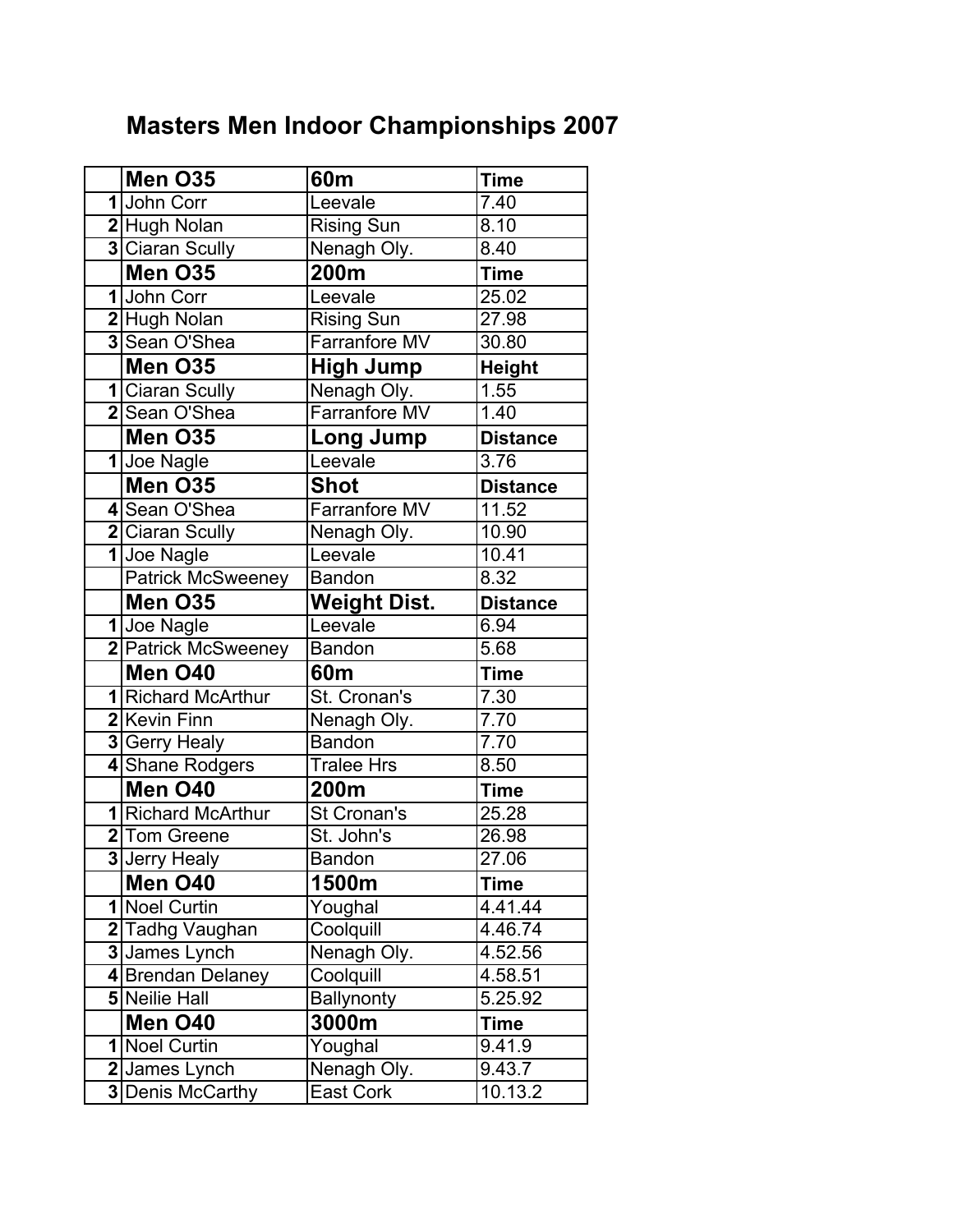|    | 4 Jim Fleming            | W/Waterford                             | 10.31.4               |
|----|--------------------------|-----------------------------------------|-----------------------|
|    | <b>5</b> Brendan Delaney | Coolquill                               | 10.35.6               |
|    | 6 Michael Cunningham     | <b>Bilboa</b>                           | 10.49.7               |
|    | <b>7</b> Neilie Hall     | <b>Ballynonty</b>                       | 11.34.8               |
|    | Men O40                  | <b>High Jump</b>                        | <b>Height</b>         |
|    | 1 Tom Greene             | St. John's                              | 1.55                  |
|    | 2 Richard McArthur       | St. Cronan's                            | 1.45                  |
|    | <b>3 Neilie Hall</b>     | <b>Ballynonty</b>                       | 1.25                  |
|    | 4 Michael Lyne           | G/Guilla                                | 1.20                  |
|    | Men O40                  | <b>Long Jump</b>                        | <b>Distance</b>       |
|    | 1 Richard McArthur       | St Cronan's                             | 5.56                  |
|    | 2 Tom Greene             | St. John's                              | 5.39                  |
|    | 3 Shane Rodgers          | <b>Tralee Hrs</b>                       | 4.76                  |
|    | 4 Noel Galvin            | W/Muskerry                              | 4.31                  |
|    | <b>5</b> Neilie Hall     | <b>Ballynonty</b>                       | 4.18                  |
|    | 6 Michael Cunningham     | <b>Bilboa</b>                           | 3.95                  |
|    | Men O40                  | <b>Shot</b>                             | <b>Distance</b>       |
|    | 1 Tom Greene             | St. John's Cl                           | 11.66                 |
|    | 2 Gerard Tobin           | <b>Carbery Hrs</b>                      | 10.95                 |
|    | 3 Donal Vaughan          | <b>Rising Sun</b>                       | 9.22                  |
|    | 4 Aidan Mooney           | <b>Bilboa</b>                           | 8.04                  |
|    | Men O40                  | <b>Weight Dist.</b>                     | <b>Distance</b>       |
|    | 1 Tom Greene             | St. John's                              | 7.99                  |
|    | Men O45                  | 60m                                     | <b>Time</b>           |
|    | 1 Liam O'Reilly          | <b>Bandon</b>                           | 7.80                  |
|    | 2 John Murphy            | Liscarroll                              |                       |
|    | 3 Stephen Murphy         | <b>Rising Sun</b>                       | 8.70                  |
|    | Men O45                  | 200m                                    | <b>Time</b>           |
|    | 1 John Murphy            | Liscarroll                              | 27.56                 |
|    | 2 Joe Keaney             | Coolquill                               | 28.06                 |
|    | <b>Men O45</b>           | 1500m                                   | Time                  |
|    | 1 Eugene Moynihan        | Marian                                  | 4.43.52               |
|    | 2 Mike Quinlivan         | Tulla                                   | 5.06.92               |
|    | 3 Stephen Murphy         | <b>Rising Sun</b>                       | $\overline{5.51}.02$  |
|    | Men O45                  | 3000m                                   | <b>Time</b>           |
|    | 1 Eugene Moynihan        | Marian                                  | 9.11.7                |
|    | 2 Michael Moore          | Dundrum                                 | 9.20.3                |
|    | <b>3</b> Paul Dinan      | St. Finbarr's                           | 9.42.7                |
|    | 4 James Kenny            | Kilmurry Ib NC                          | 9.45.6                |
|    | 5 Stephen Murphy         | <b>Rising Sun</b><br><b>W/Waterford</b> | 11.05.9               |
|    |                          |                                         | $\overline{12.58.3}$  |
|    | 6 Timmy Foley            |                                         |                       |
| 11 | Men O45<br>John Murphy   | High Jump<br>Liscarroll                 | <b>Height</b><br>1.55 |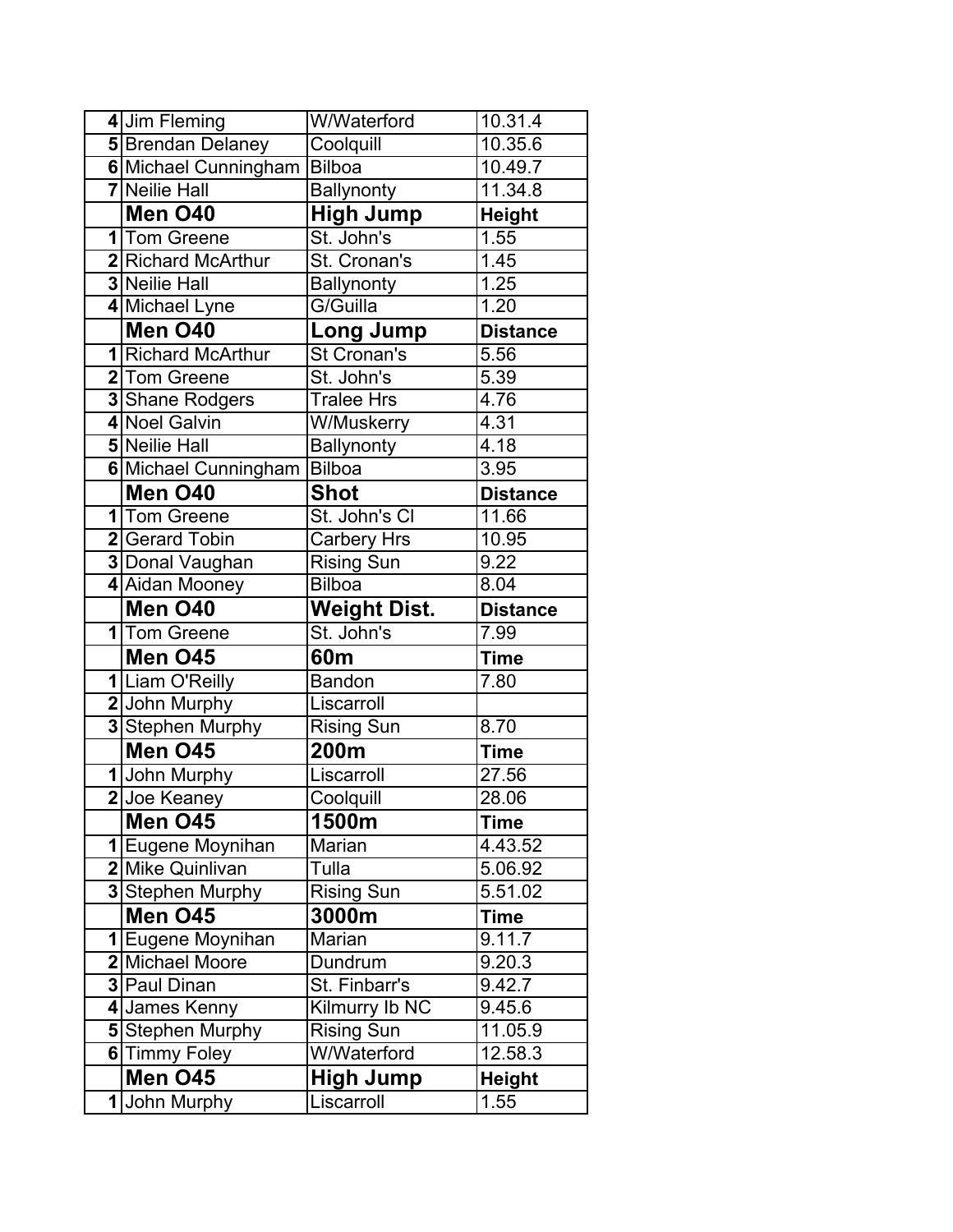| 2Larry O, Grady      | <b>Bilboa</b>      | 1.45                  |
|----------------------|--------------------|-----------------------|
| 3 Frank Stam         | Leevale            | 1.35                  |
| Men O45              | <b>Long Jump</b>   | <b>Distance</b>       |
| 1 John Murphy        | Liscarroll         | 4.67                  |
| 2 Liam O'Reilly      | <b>Bandon</b>      | 4.55                  |
| 3 Larry O, Grady     | <b>Bilboa</b>      | 4.48                  |
| Men O45              | <b>Shot</b>        | <b>Distance</b>       |
| 1 Martin Fitzpatrick | St. Mary's Cl      | 10.34                 |
| 2 Frank Stam         | Leevale            | 9.81                  |
| 3 Larry O, Grady     | <b>Bilboa</b>      | 9.53                  |
| 4 Liam O'Reilly      | <b>Bandon</b>      | 9.25                  |
| Men O45              | <b>Weight Dist</b> | <b>Distance</b>       |
| 1 Martin Fitzpatrick | St. Mary's Cl      | 7.44                  |
| 2 Frank Stam         | Leevale            | 6.48                  |
| 3 Larry O, Grady     | <b>Bilboa</b>      | 6.27                  |
| Men O50              | 60m                | <b>Time</b>           |
| 1   Pat Canty        | <b>Tralee Hrs</b>  | 7.80                  |
| 2 James O'Hare       | Limerick           | 8.20                  |
| 3 Joe Shanahan       | Dundrum            | 8.60                  |
| Men O50              | 200m               | Time                  |
| 1 Seamus Fox         | F/McSweeney        | 31.00                 |
| 2Joe Shanahan        | Dundrum            | 31.11                 |
| Men O50              | 800m               | <b>Time</b>           |
| 1 Dan Kennedy        | St. Finbarr's      | 2.46.3                |
| Men O50              | 1500m              | <b>Time</b>           |
| 1 Dan Kennedy        | St. Finbarr's      | 5.42.84               |
| Men O50              | 3000m              | Time                  |
| 1 Joe Ahern          | <b>Bilboa</b>      | 10.30.9               |
| 2 Dan Kennedy        | St. Finbarr's      | 11.11.3               |
| 3 Sean Pender        | Kilmurry Ib NC     | $\overline{1}$ 2.51.1 |
| Men O50              | <b>High Jump</b>   | <b>Height</b>         |
| 1 Patsy O'Connor     | <b>Tralee Hrs</b>  | 1.45                  |
| 2 Seamus Fox         | <b>F/McSweeney</b> | 1.20                  |
| Men O50              | Long Jump          | <b>Distance</b>       |
| 1 Pat Canty          | <b>Tralee Hrs</b>  | 4.72                  |
| 2 Seamus Fox         | F/McSweeney        | 4.57                  |
| 3 Dan Kennedy        | St. Finbarr's      | 3.62                  |
| 4 Joe Ahern          | <b>Bilboa</b>      | 3.04                  |
| Men O50              | <b>Shot</b>        | <b>Distance</b>       |
| 1 Patsy O'Connor     | Tralee Hrs         | 13.48                 |
| 2 James O'Hare       | Limerick           | 9.35                  |
| 3 Sean Pender        | Kilmurry Ib NC     | 6.37                  |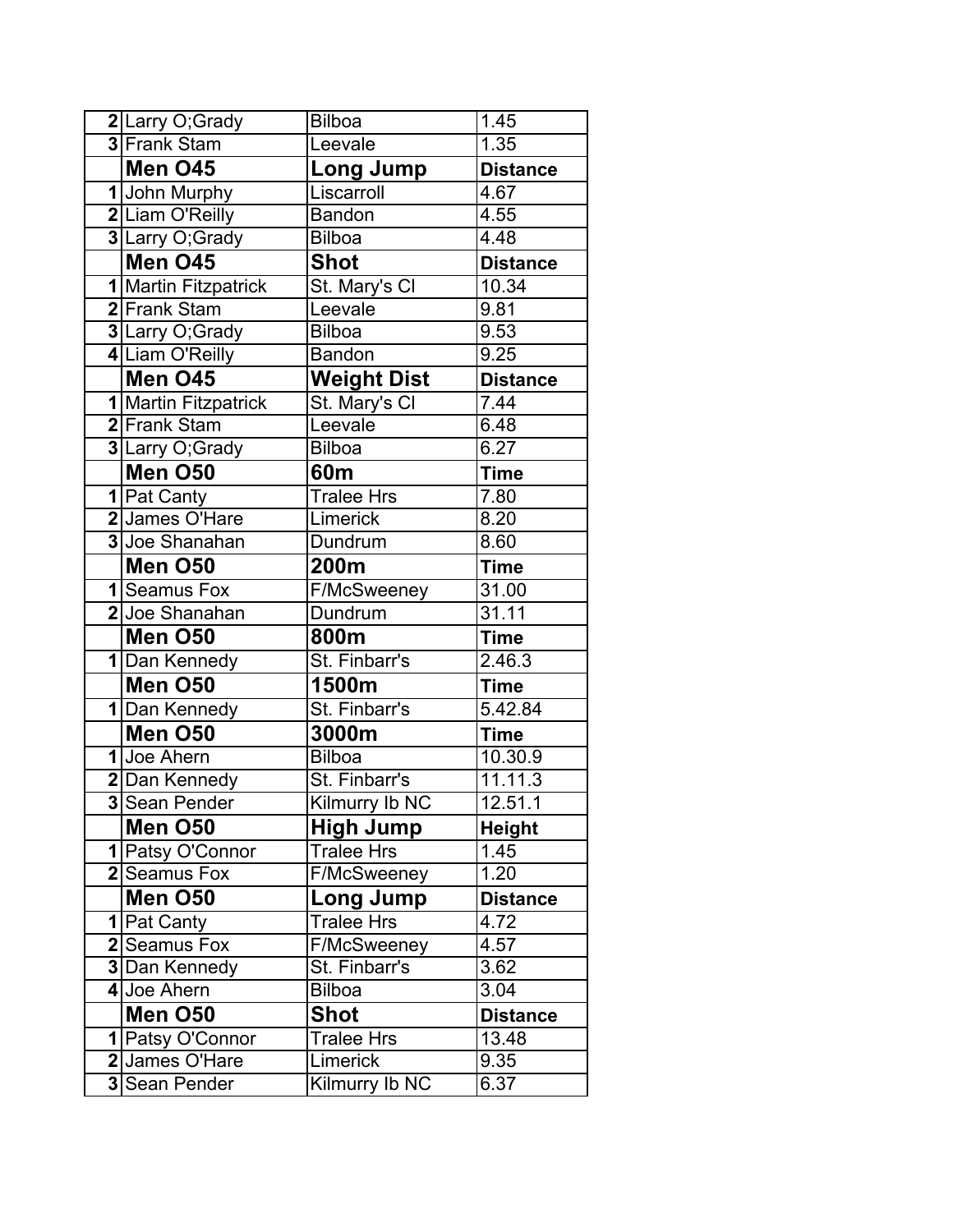| Men O50                      | <b>Weight Dist</b>        | <b>Distance</b>    |
|------------------------------|---------------------------|--------------------|
| 1 Patsy O'Connor             | <b>Tralee Hrs</b>         | $\overline{8}$ .79 |
| 2 Seamus Fox                 | <b>F/McSweeney</b>        | 6.34               |
| 3 James O'Hare               | Limerick                  | 5.43               |
| Men O55                      | 60 <sub>m</sub>           | <b>Time</b>        |
| 1 Eddie Greene               | Dundrum                   | 8.90               |
| 2 Jimmy Murray               | Rising Sun                | 9.00               |
| <b>3</b> Donal Crowley       | <b>Tralee Hrs</b>         | 9.40               |
| Men O55                      | 200m                      | Time               |
| 1 Jimmy Murray               | Rising Sun                | 30.28              |
| 2 Eddie Greene               | <b>Dundrum</b>            | 30.98              |
| 3 Liam O'Dwyer               | Dundrum                   | 33.96              |
| 4 Pat Shelly                 | <b>Ballynonty</b>         | 39.06              |
| Men O55                      | 800m                      | <b>Time</b>        |
| 1 Jimmy Murray               | <b>Rising Sun</b>         | 2.41.99            |
| 2 Paddy Shelly               | <b>Ballynonty</b>         | 2.56.49            |
| Men O55                      | 1500m                     | <b>Time</b>        |
| 1 Don Desmond                | <b>Rising Sun</b>         | 5.36.13            |
| 2 Paddy Shelly               | <b>Ballynonty</b>         | 6.01.03            |
| Men O55                      | 3000m                     | Time               |
| 1 Paddy Shelly               | <b>Ballynonty</b>         | 11.35.0            |
|                              |                           |                    |
| Men O55                      | <b>High Jump</b>          | <b>Height</b>      |
| 1 Donal Crowley              | <b>Tralee Hrs</b>         | 1.20               |
| 2 Jimmy Murray               | <b>Rising Sun</b>         | 1.15               |
| 3 Liam O'Dwyer               | Dundrum                   | 1.15               |
| Men O55                      | <b>Long Jump</b>          | <b>Distance</b>    |
| 1 Donal Crowley              | <b>Tralee Hrs</b>         | 4.00               |
| 2 Liam O'Dwyer               | Dundrum                   | 3.82               |
| Men O55                      | <b>Shot</b>               | <b>Distance</b>    |
| 1 Michael Kelly              | Nenagh Oly.               | 10.56              |
| 2 Joe Moloney                | Moycarkey C.C.            | 8.19               |
| 3 Paul Ryan                  | Templemore                | 8.14               |
| 4 Eddie Greene               | Dundrum                   | 7.65               |
| <b>5</b> Liam O'Dwyer        | Dundrum                   | 7.48               |
| Men O55                      | <b>Weight Dist</b>        | <b>Distance</b>    |
| 1 Michael Kelly              | Nenagh Oly.               | 6.68               |
| 2 Liam O'Dwyer               | Dundrum                   | 5.41               |
| 3 Joe Moloney                | Moycarkey CC              | 4.29               |
| Men O60                      | 60 <sub>m</sub>           | <b>Time</b>        |
| 1Brendan Dennehy             | <b>Rising Sun</b>         | 8.00               |
| Men O60<br>1 Brendan Dennehy | 200m<br><b>Rising Sun</b> | Time<br>32.22      |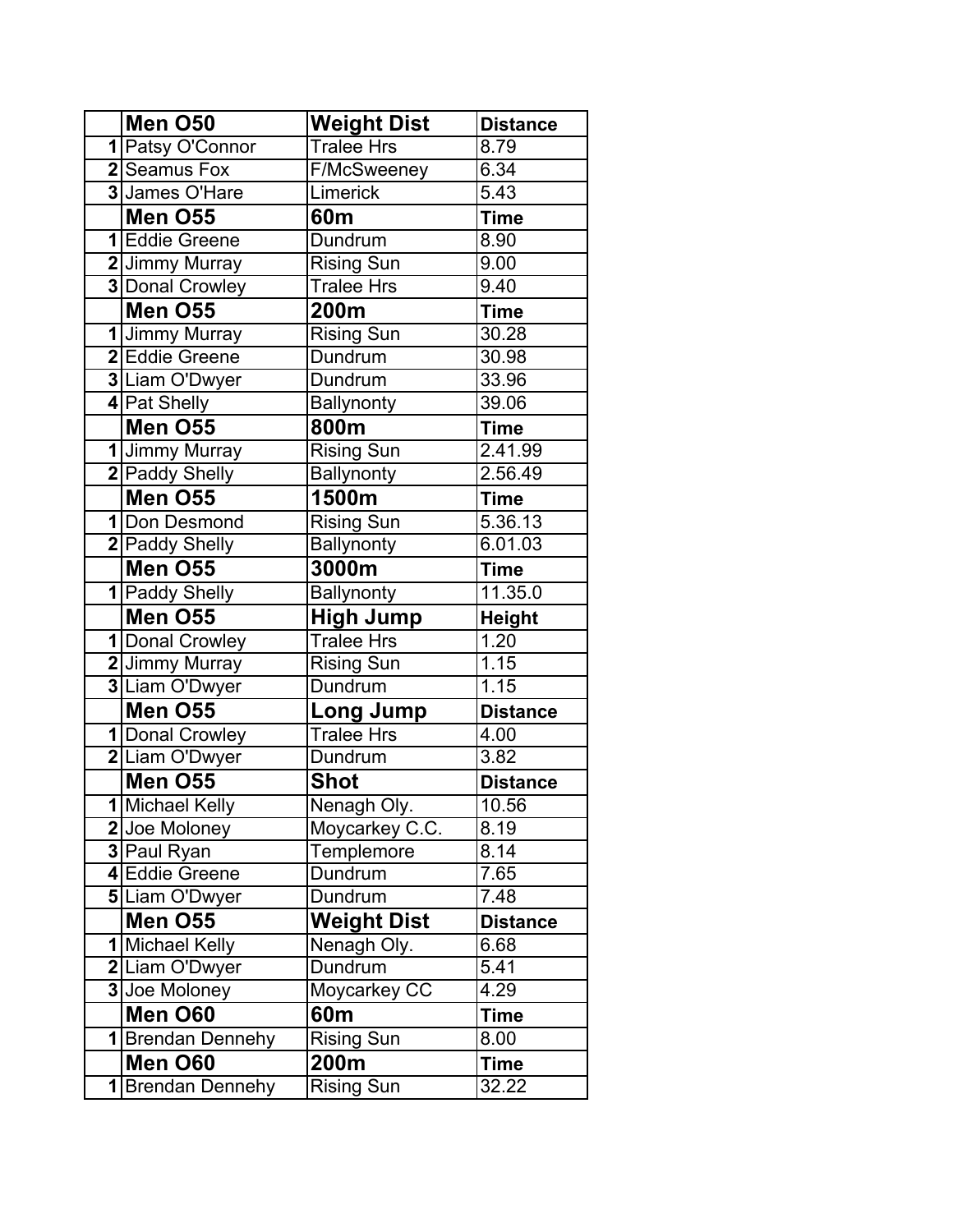| 2 Willie O'Mahony              | Youghal                       | 33.39           |
|--------------------------------|-------------------------------|-----------------|
| Men O60                        | 800m                          | <b>Time</b>     |
| 1 Michael Dundon               | <b>Thurles Crokes</b>         | 2.43.38         |
| 2 Willie O'Mahony              | Youghal                       | 2.48.70         |
| 3 Mike Browne                  | G/Guilla                      | 3.13.14         |
| Men O60                        | 1500m                         | <b>Time</b>     |
| 1 Michael Dundon               | <b>Thurles Crokes</b>         | 5.34.22         |
| 2 Willie O'Mahony              | Youghal                       | 5.54.73         |
| <b>3</b> Mike Browne           | G/Guilla                      | 6.40.15         |
| Men O60                        | 3000m                         | <b>Time</b>     |
| 1 Michael Dunne                | <b>St Finbarrs</b>            | 11.55.9         |
| 2 Mike Browne                  | G/Guilla                      | 14.00.5         |
| Men O60                        | <b>High Jump</b>              | <b>Height</b>   |
| 1 Brendan Dennehy              | Rising Sun                    | 1.40            |
| 2 Jim O'Shea                   | <b>Farranfore MV</b>          | 1.25            |
| Men O60                        | <b>Long Jump</b>              | <b>Distance</b> |
| 1 Brendan Dennehy              | <b>Rising Sun</b>             | 4.85            |
| 2 Willie O'Mahony              | Youghal                       | 3.70            |
| 3 Jim O'Shea                   | <b>Farranfore MV</b>          | 3.31            |
| Men O60                        | <b>Shot</b>                   | <b>Distance</b> |
| 1 Tim Fitzpatrick              | Liscarroll                    | 7.66            |
|                                |                               |                 |
| Men O60                        | <b>Weight Dist</b>            | <b>Distance</b> |
| 1 Tim Fitzpatrick              | Liscarroll                    | 6.22            |
| Men O65                        | 60m                           | <b>Time</b>     |
| 1 Joe Moloney                  | Moycarkey C.C.                | 10.10           |
| Men O65                        | 200m                          | <b>Time</b>     |
| 1 Tim Sherman                  | Waterford                     | 36.66           |
| 2 Tony Buckley                 | G/Guilla                      | 36.96           |
| Men O65                        | 800m                          | <b>Time</b>     |
| 1 Tony Buckley                 | G/Guilla                      | 3.21.22         |
| Men O65                        | 1500m                         | <b>Time</b>     |
| 1 Tony Buckley                 | G/Guilla                      | 6.43.86         |
| Men O65                        | 3000m                         | <b>Time</b>     |
| 1 Tony Buckley                 | G/Guilla                      | 14.03.1         |
| Men O65                        | <b>High Jump</b>              | <b>Height</b>   |
| 1 Michael O'Riordan            | Dundrum                       | 0.95            |
| Men O65                        | <b>Long Jump</b>              | <b>Distance</b> |
| 1 Michael O'Riordan            | Dundrum                       | 2.06            |
| <b>Men O65</b>                 | Shot                          | <b>Distance</b> |
| 1 Martin McDonagh              | <b>Tralee Hrs</b>             | 8.30            |
| 2 Michael O'Riordan<br>Men O65 | Dundrum<br><b>Weight Dist</b> | 6.32            |